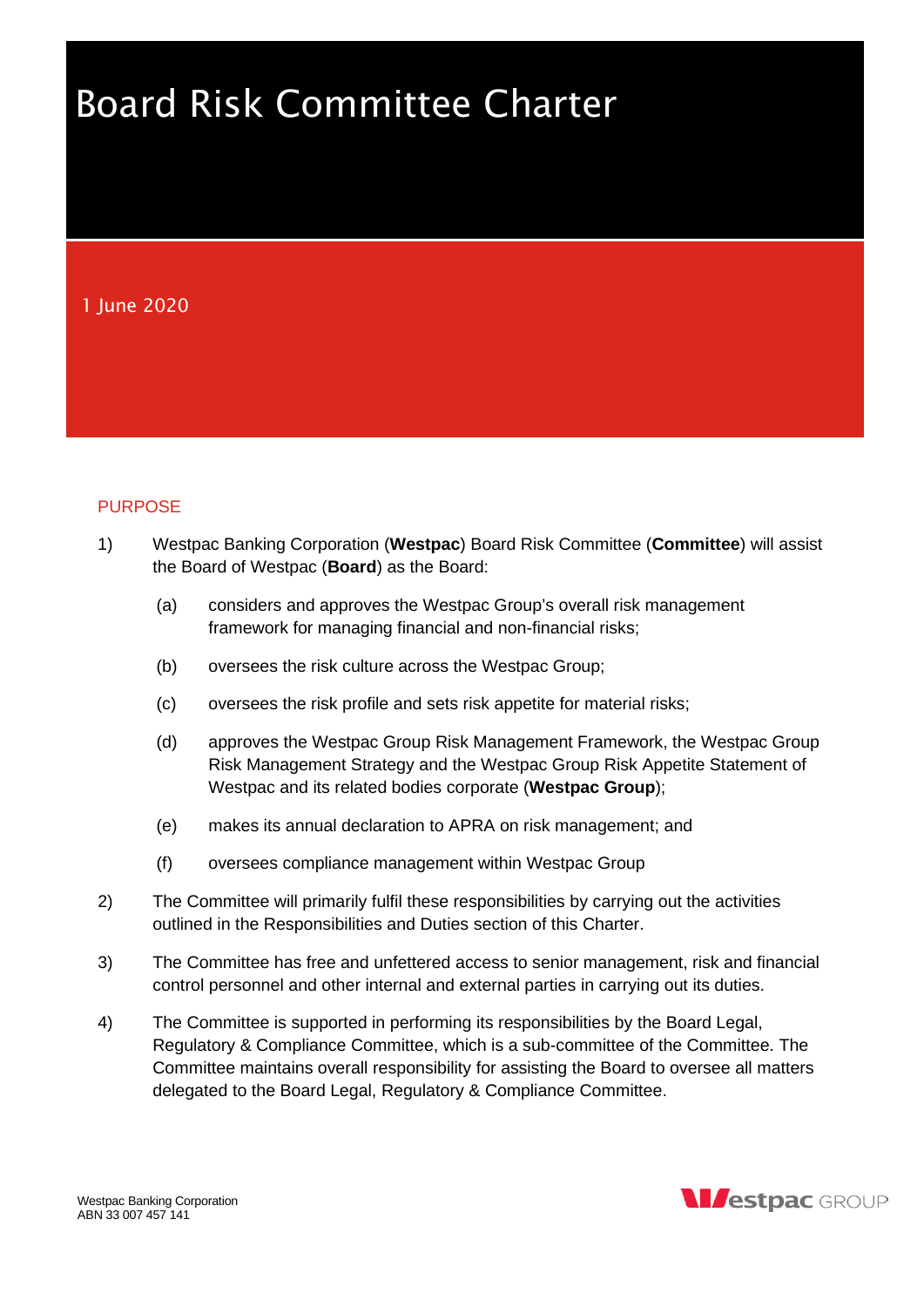## **COMPOSITION**

- 5) The Committee membership and the Chairman of the Committee will be as determined from time to time by the Board. The Chairman of the Committee must be an independent Director and not the Chairman of the Board. The Committee will consist of at least three Directors, all of whom must be non-executive Directors and the majority of the members of the Committee must be independent. The Chair of the Board Legal, Regulatory & Compliance Committee must be a member of the Committee.
- 6) Should the Chairman of the Committee be absent from a meeting, the members of the Committee present will appoint a Chairman for that particular meeting.
- 7) The Committee must include at least one member of the Board Audit Committee and at least one member of the Board Remuneration Committee.

## **MEETINGS**

- 8) The Committee will meet at least six times annually or more frequently if necessary.
- 9) The Committee may request any officer or employee of the Westpac Group, external legal counsel, the external auditor or any person or group with relevant experience or expertise to attend meetings of the Committee or to meet with any members of, or consultants to, the Committee.
- 10) Other Directors of the Board are entitled to attend Committee meetings and will receive copies of the Committee papers upon request.
- 11) A quorum for any meeting will be two members. The Secretary of the Committee (**Secretary**) will be the Company Secretary or his or her designated representative.
- 12) The agenda and supporting documentation will be circulated to the Committee members within a reasonable period in advance of each meeting. The Secretary will circulate minutes of meetings to members of the Committee and the Board.
- 13) Where approvals are granted outside a meeting of the Committee, a report is to be provided to the next meeting of the Committee.
- 14) The Committee may adopt any rules and regulations considered appropriate for the conduct of its affairs, provided that they are consistent with the Westpac Constitution, the Westpac Board Charter, this Charter (as amended from time to time), or any resolution of the Board.

## REPORTING

- 15) The Chairman of the Committee will update the Board about Committee activities and make appropriate recommendations. The minutes of each Committee meeting will be tabled at the next Board meeting.
- 16) The Committee will refer or recommend to the Board and any other Board Committee (as appropriate) any matters that have come to the attention of the Committee that are relevant for the Board or the respective Board Committee, including: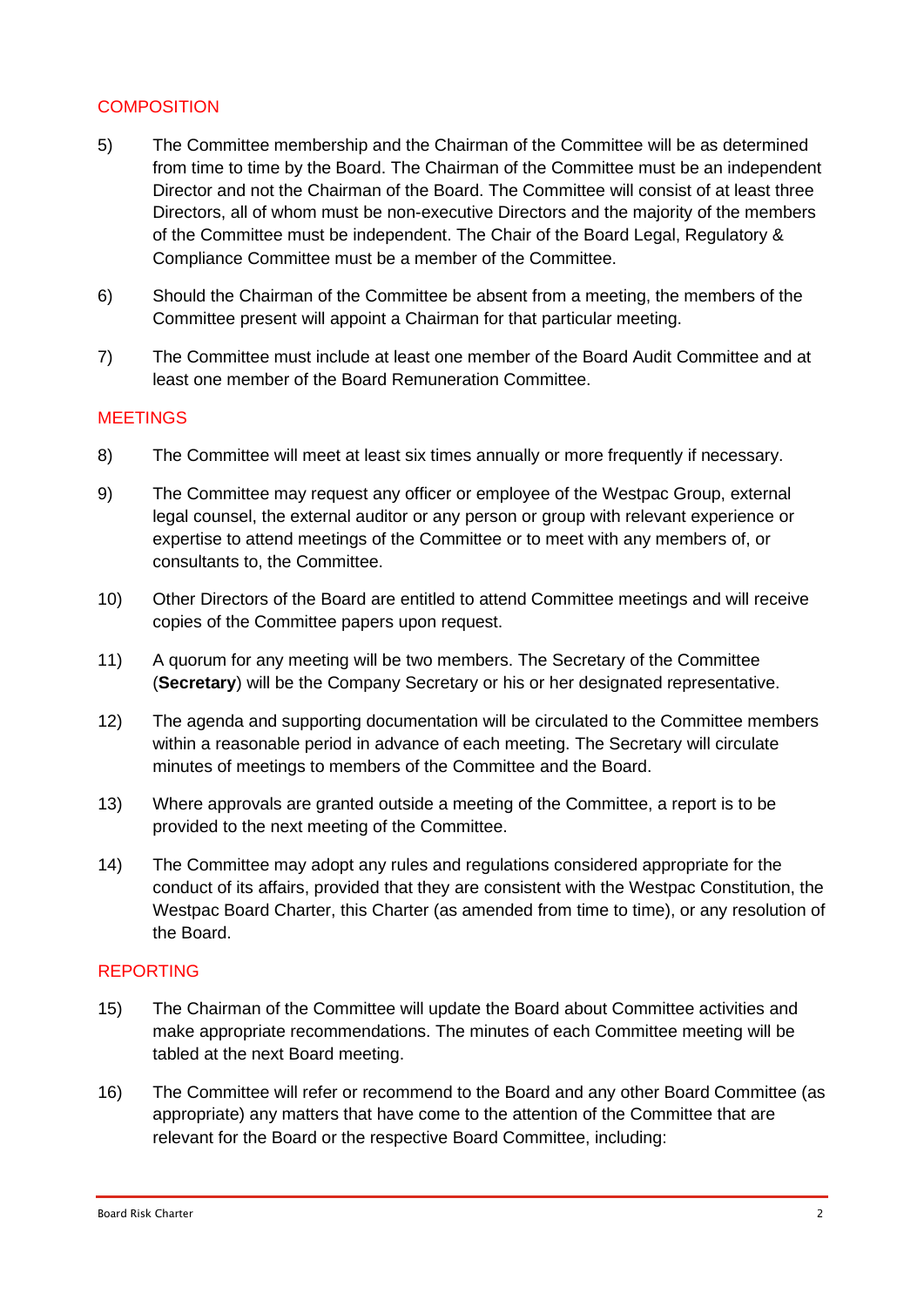- (a) The Board Audit Committee having primary responsibility for oversight of the integrity of the financial statements and financial reporting systems, external audit engagement, performance of the internal audit function and the integrity of the Westpac Group's corporate reporting, the Committee will refer to the Board Audit Committee any matters that have come to the attention of the Committee that are relevant for the Board Audit Committee.
- (b) The Board Technology Committee, together with the Committee, overseeing the risks associated with major technology-related transformation and data-related programs, the Committee will refer to the Board Technology Committee any matters that have come to the attention of the Committee that are relevant for the Board Technology Committee.
- (c) The Board Remuneration Committee having primary responsibility for oversight of remuneration, the Committee will refer to the Board Remuneration Committee any matters that have come to the attention of the Committee that are relevant to the Board Remuneration's Committee's or the Board's consideration in recommending or approving risk-adjusted remuneration outcomes for persons within the remit of the Board Remuneration Committee, or the Board.
- (d) The Committee will refer to the Board Legal, Regulatory & Compliance Committee any matters that have come to the attention of the Committee that are relevant for the Board Legal, Regulatory & Compliance Committee.
- 17) The Committee will provide relevant periodic assurances and reports (as appropriate) to the Board Audit Committee.

## RESPONSIBILITIES AND DUTIES

- 18) Without limiting its role, to fulfil its responsibilities and duties, the Committee will in respect of material risks:
	- (a) oversee the identification, management and reporting of risks inherent in the Westpac Group's operations;
	- (b) oversee that sufficient resources and skills are dedicated to risk management. Such oversight will include, but is not restricted to, the elements in this Responsibilities and Duties section;
	- (c) review and where appropriate approve risks beyond the approval discretion provided to management;
	- (d) recognise uncertainties, limitations and assumptions attached to the measurement of each material risk; and
	- (e) assist the Board to oversee that the operational structure of the Westpac Group facilitates effective risk management.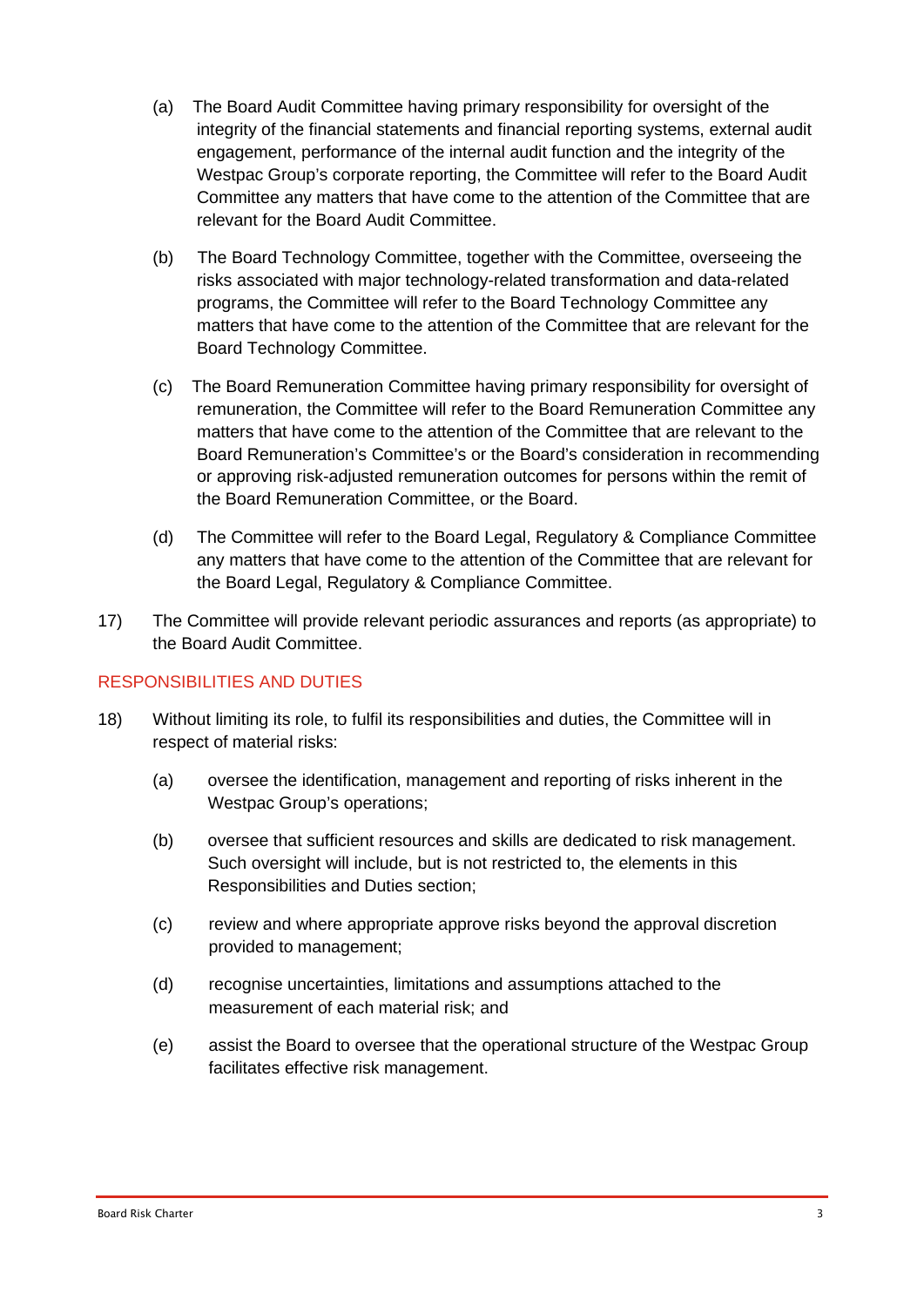## Risk appetite

- 19) Establish a view of Westpac Group's current and future risk position relative to its risk appetite and capital strength and advise the Board on Westpac Group's overall current and future risk appetite and risk management strategy.
- 20) Review and recommend the Group Risk Appetite Statement to the Board for approval and review and monitor the risk profile and controls of Westpac Group for consistency with the Group Risk Appetite Statement.

#### Risk governance

- 21) Form a view of the risk culture within the Westpac Group and the extent to which that supports the ability of the Group to operate consistently within the Westpac Group Risk Management Framework and the Group Risk Appetite Statement and oversee the identification of, and steps taken to address, any desirable changes to risk culture and periodically report to the Board.
- 22) Review the:
	- (a) Westpac Group Risk Management Framework annually to satisfy itself that it continues to be sound and that the Westpac Group is operating with due regard to the Group Risk Appetite Statement;
	- (b) findings of the independent review of the appropriateness, effectiveness and adequacy of the Westpac Group Risk Management Framework, which is undertaken at least every three years; and
	- (c) adequacy and effectiveness of the Westpac Group's internal control framework (excluding financial reporting controls) including receiving and reviewing reports on any material incident involving a breakdown of risk controls,

and recommend the Westpac Group Risk Management Framework to the Board for approval as required.

- 23) Review and recommend the Westpac Group Risk Management Strategy to the Board for approval.
- 24) Review and approve the level 1 risks in the Westpac Group Risk Taxonomy.
- 25) Oversee management's implementation of the Westpac Group Risk Management Framework and the Westpac Group Risk Management Strategy and measuring, monitoring and reporting on aggregate risk exposures associated with risk types within the Westpac Group monitored by the Committee.
- 26) Review any relevant issues raised by Group Audit relating to the Westpac Group Risk Management Framework and the effectiveness of the Westpac Group Risk Management Framework as part of Group Audit's annual plan.
- 27) Oversee the activities of the Board Legal, Regulatory & Compliance Committee in relation to material legal and regulatory change relevant to the Westpac Group, material litigation (including class actions) and regulatory investigations involving the Westpac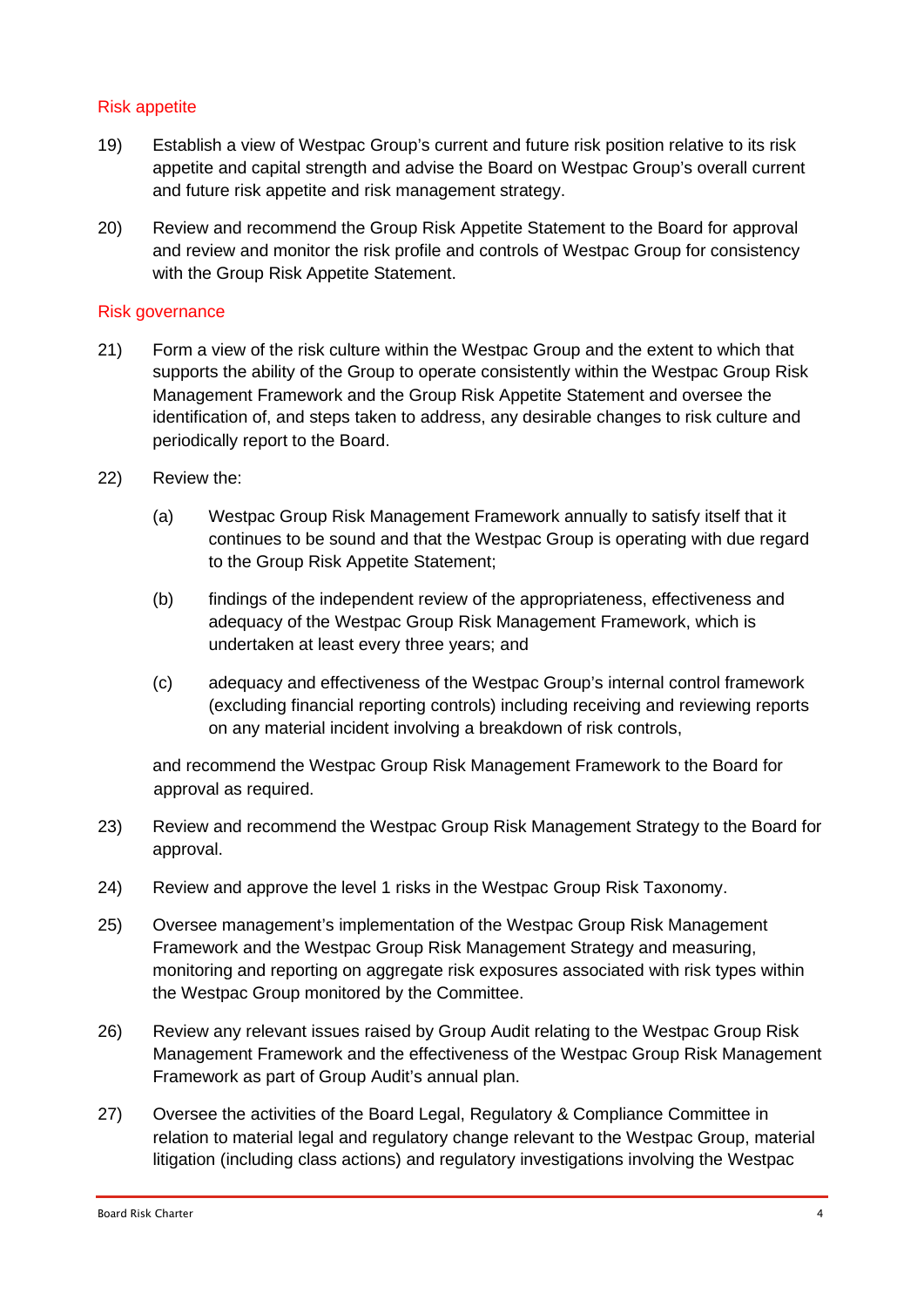Group, compliance, conduct risk, financial crime risk, customer remediation activities and customer complaints within Westpac Group and such other operational risk activities as are delegated to the Board Legal, Regulatory & Compliance Committee.

## **Capital**

- 28) Oversee and approve the Internal Capital Adequacy Assessment Process and in doing so:
	- (a) review and recommend target capital ranges for regulatory capital for Board approval; and
	- (b) review and monitor capital levels for consistency with the Westpac Group's risk appetite.

## Stress testing

29) Approve the Westpac Group stress testing, including review and approval of the material scenarios adopted and monitor material stress testing results and management responses.

#### Model Risk

- 30) Review and approve material changes to the Westpac Group Model Risk Policy for the management of model risk.
- 31) Review the monitoring of the performance of model quality and risk management.

#### United States (US) Risk Committee

- 32) In its capacity as the Westpac Group's US Risk Committee:
	- (a) oversee the key risks, risk management framework and policies of Westpac Group's US operations, including discharging the obligations set out under section 165 of the Dodd-Frank Wall Street Reform and Consumer Protection Act by providing the annual certification required under that section to the Federal Reserve Board; and
	- (b) receive reports and information from the Board Legal, Regulatory & Compliance Committee relevant to the Committee's role as Westpac Group's US Risk Committee.

#### Credit risk

- 33) Review and approve the Westpac Group Credit Risk Management Framework.
- 34) Review and approve material policies and associated risk concentration limits supporting the Westpac Group Credit Risk Management Framework, including policies for the credit risk rating system, managing large exposures, industry concentration and country risk and cross-border risk.
- 35) Review and approve the limits and conditions that apply to credit risk approval authority delegated to the Chief Executive Officer, the Chief Risk Officer, the Chief Financial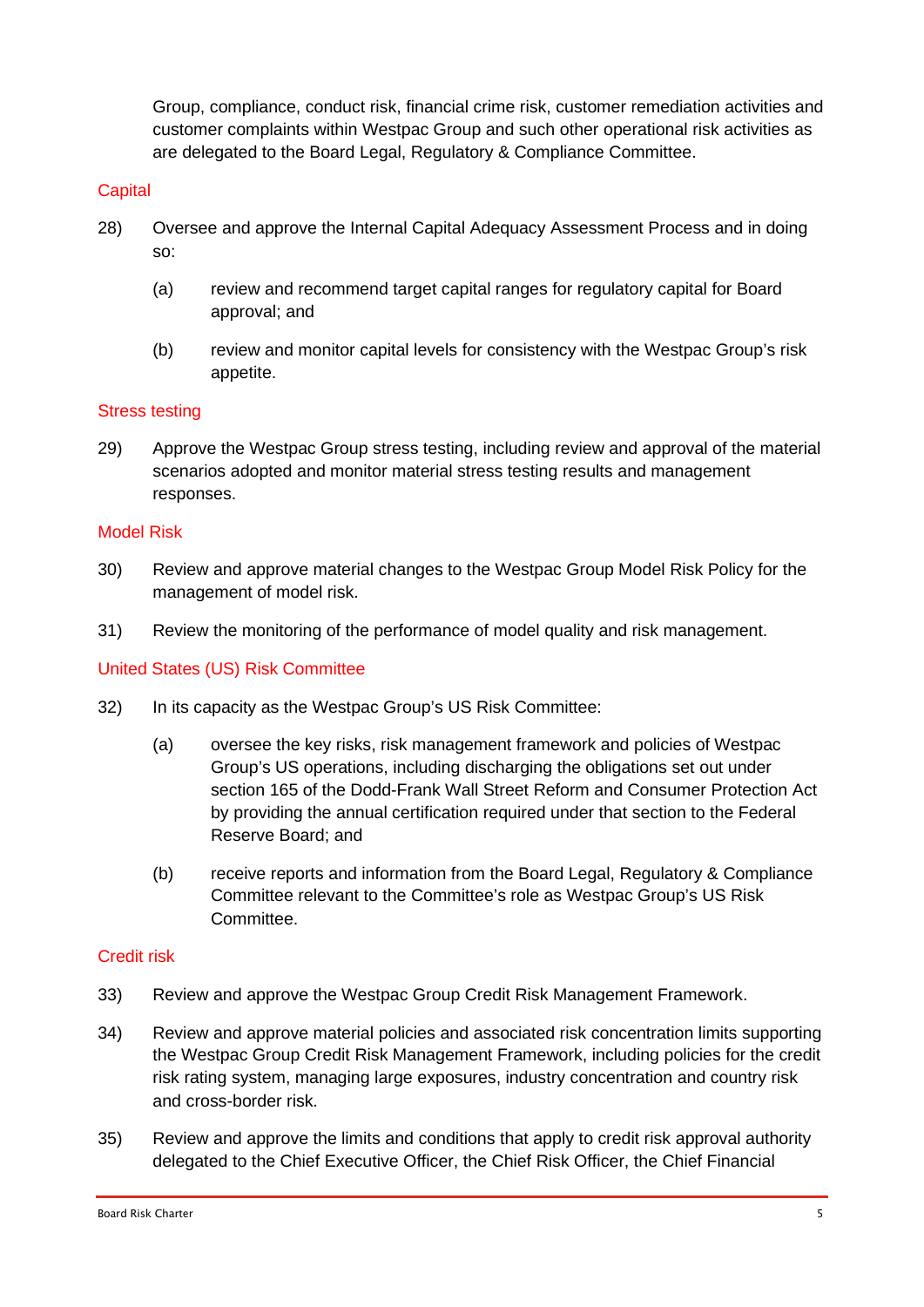Officer, and any other officers of the Westpac Group to whom the Board has delegated credit approval authority.

- 36) Review and approve credit risk exposures outside the authority delegated to management.
- 37) Review the credit risk profile, performance and management of the Westpac Group's credit portfolio, including credit controls, portfolio asset quality, portfolio concentrations, provisioning levels, bad debt performance, risk rating system and associated risk estimates.
- 38) Review and approve material changes, as determined by the Chief Risk Officer, to the provisioning methodology for the Westpac Group and review and approve credit provisioning levels for external financial reporting purposes.

#### Market risk

- 39) Review and approve the Westpac Group Market Risk Management Framework.
- 40) Review and approve key policies and limits supporting the Market Risk Management Framework including, but not limited to, Value at Risk Limits and Net Interest Income at Risk Limits.
- 41) Review the monitoring of the Westpac Group's market risk performance and exposure against limits.
- 42) Review market risk positions, including structural interest rate risk positions for the Westpac Group.

## Liquidity risk

- 43) Review and approve the Westpac Group Liquidity Risk Management Framework.
- 44) Review and approve key policies and limits supporting the Westpac Group Liquidity Risk Management Framework.
- 45) Review and approve the annual funding strategy for the Westpac Group and oversee management's monitoring of that plan.
- 46) Oversee stress testing results, including approving liquidity targets and limits.
- 47) Review the monitoring of the Westpac Group's liquidity position and requirements.
- 48) Review and approve recovery and resolution plans, as required.

#### Operational risk

- 49) Review and approve the Westpac Group Operational Risk Management Framework.
- 50) Review the monitoring of the performance of operational risk management and controls to the extent not delegated by the Committee to the Board Legal, Regulatory & Compliance Committee.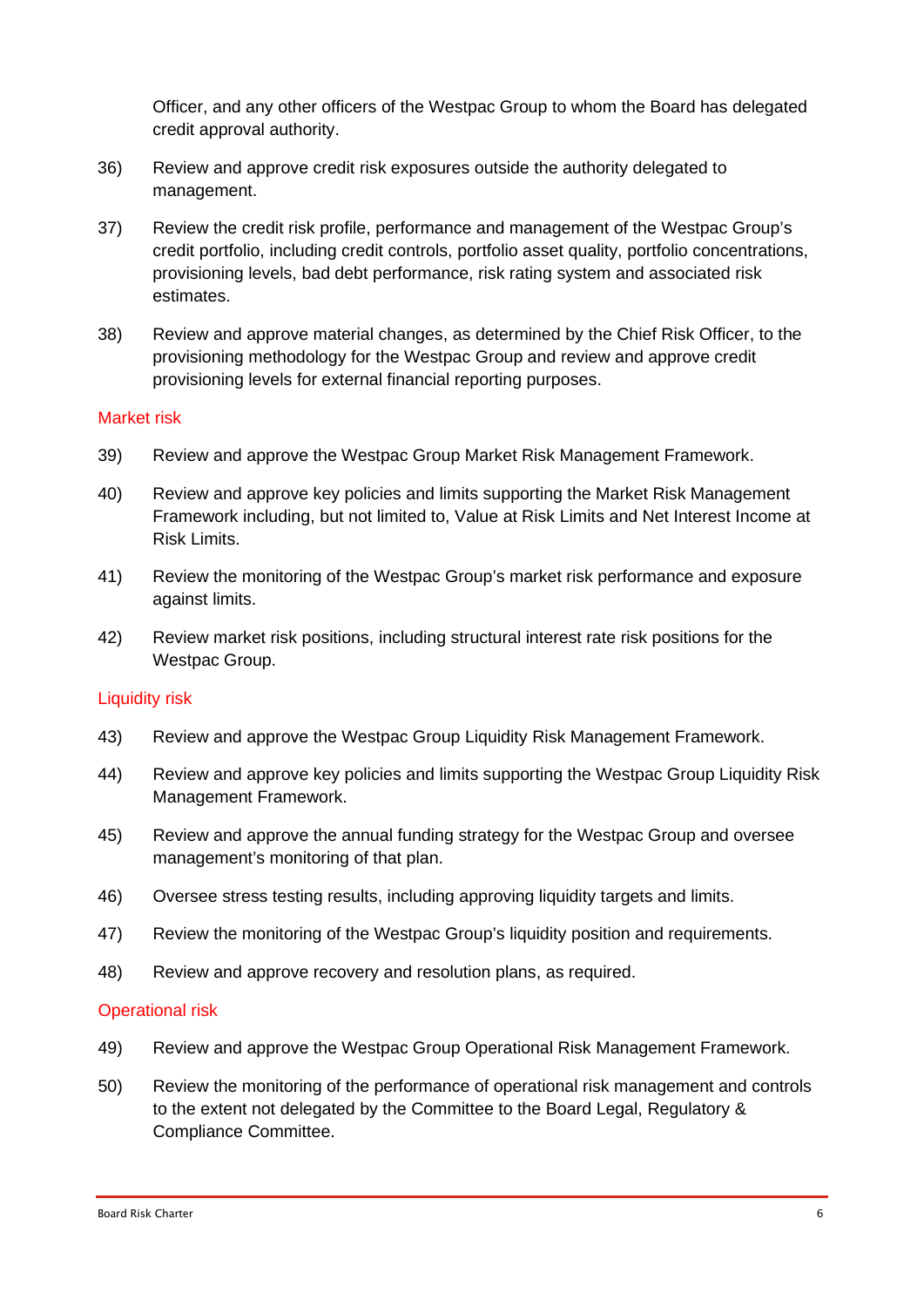- 51) Review and approve key policies supporting the Operational Risk Management Framework to the extent not delegated by the Committee to the Board Legal, Regulatory & Compliance Committee.
- 52) Review reports on Westpac Group's policies and safeguards for assuring information security, including the assessment and management of data quality, systems to detect and respond to data breaches and cyberattacks, and information security testing results that identify material information security control deficiencies requiring remediation.

## Reputation risk

- 53) Review and approve the Westpac Group Reputation Risk Management Framework.
- 54) Review the monitoring of the Westpac Group's reputation risk performance and controls.

Other risks (including sustainability risk, equity risk, related entity risk, insurance risk, business risk, aggregate risk exposures, and others as identified by the Committee)

55) Review and approve other risk management frameworks not specifically referred to in this Charter, and/or review the monitoring of performance under those frameworks (as appropriate).

#### Emerging risks

56) Monitor changes anticipated for the economic and business environment, including consideration of emerging risks and other factors considered relevant to the Westpac Group's risk profile and risk appetite.

#### Other responsibilities

- 57) Receive and review reports from the Board Legal, Regulatory & Compliance Committee.
- 58) Receive and review reports as required by regulation.
- 59) Recommend to the Board the appointment and removal of the Chief Risk Officer.
- 60) Review the performance of, and set objectives for, the Chief Risk Officer. The Chief Risk Officer will have unfettered access to the Westpac Board and the Committee.
- 61) Review and update the Charter at least every two years and recommend changes to the Board for approval.
- 62) Review its own performance as part of the annual Board evaluation process and report such findings to the Board.
- 63) Retain independent legal, accounting or other advisors to the extent the Committee considers necessary.
- 64) Members of the Committee will be available to meet with APRA and other regulators on request.